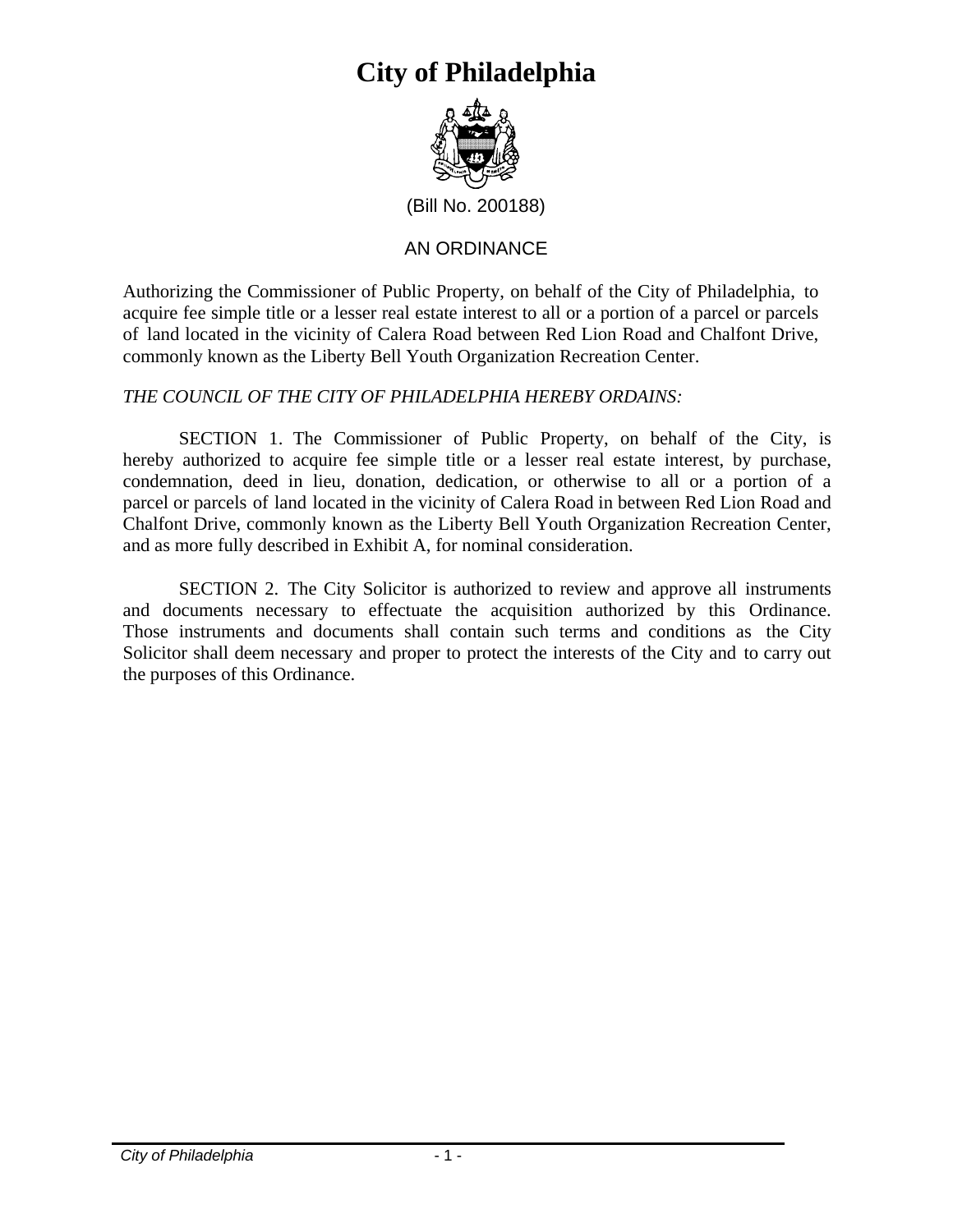#### **BILL NO. 200188 continued** Copy



Exhibit A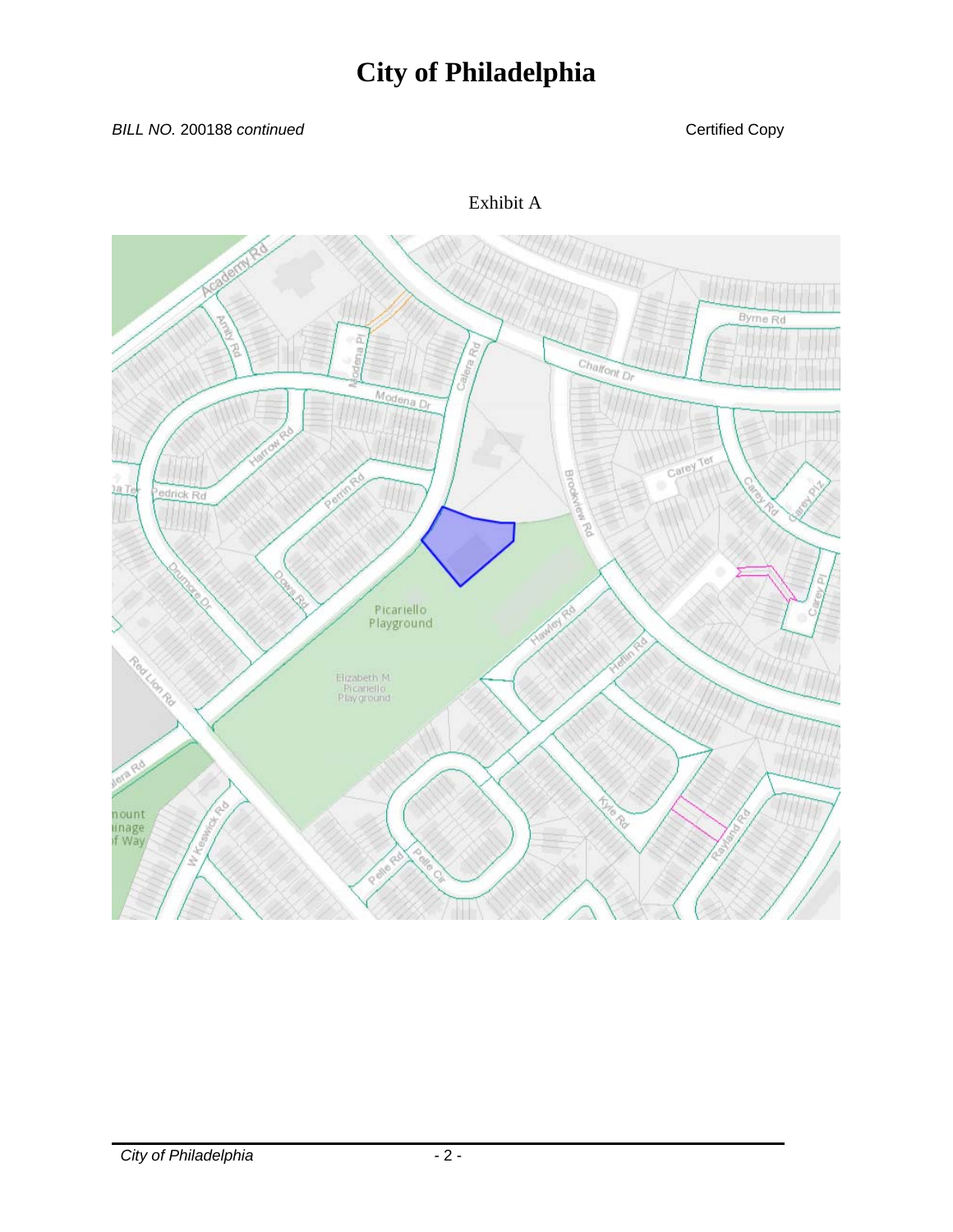**BILL NO. 200188 continued** Copy